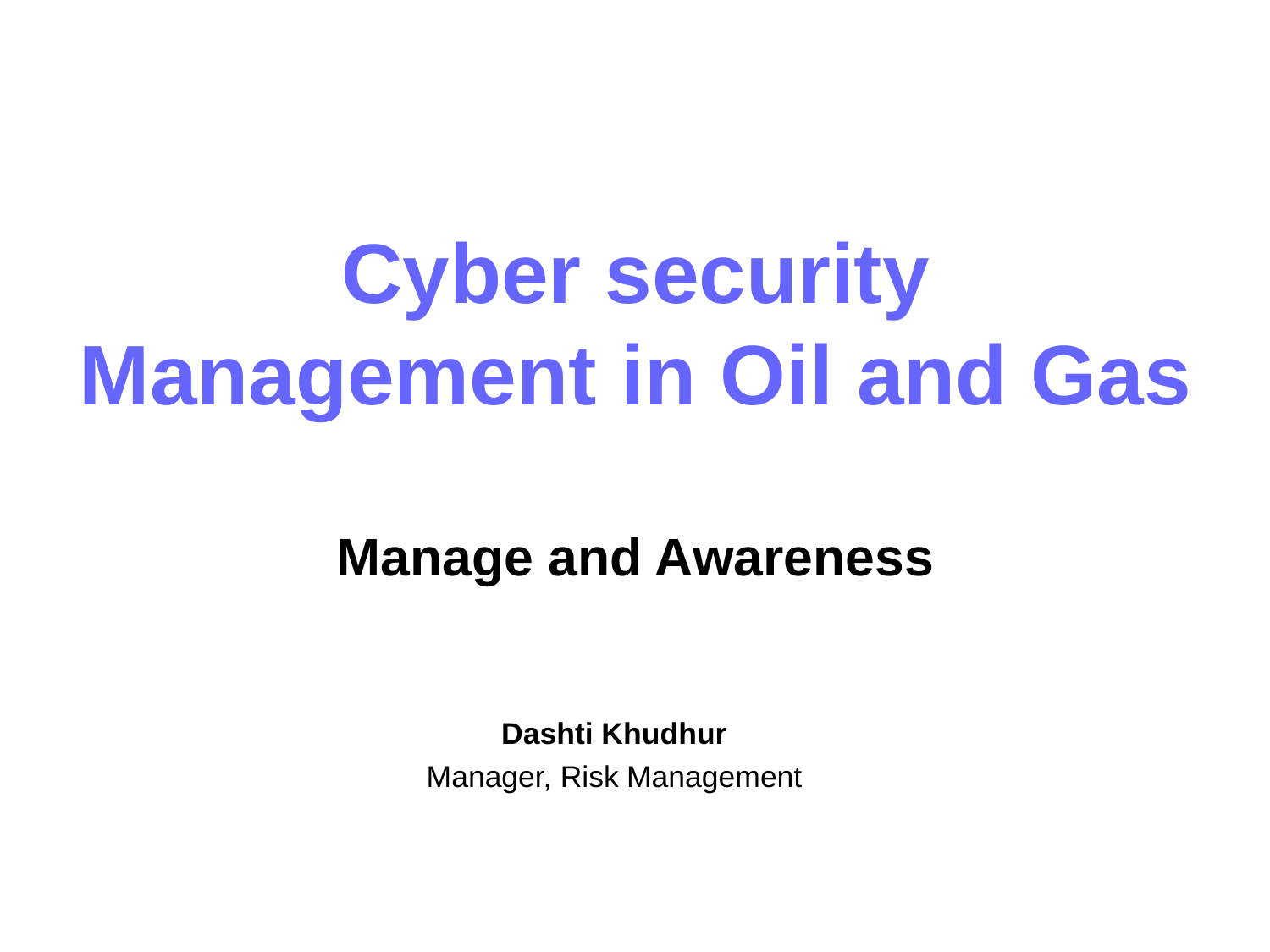### **Objectives**



-What's Cybersecurity

- -Why in Oil & Gas
- -Cyber security Types
- Risks to present and future

engergy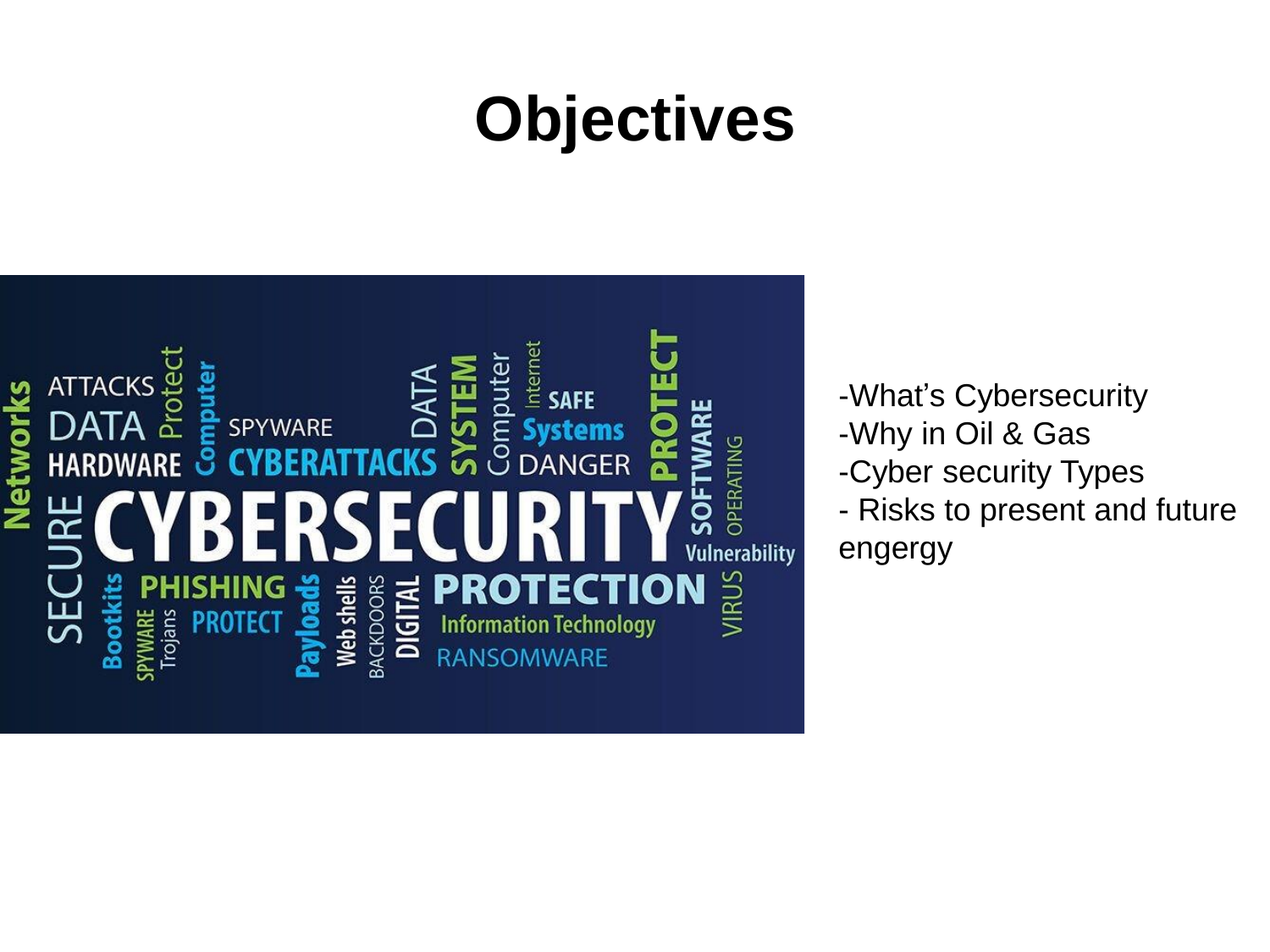### **What's Cyber Security**

Cyber security is the application of technologies, processes and controls to protect systems, networks, programs, devices and data from cyber attacks.It aims to reduce the risk of cyber attacks and protect against the unauthorized exploitation of systems, networks and technologies.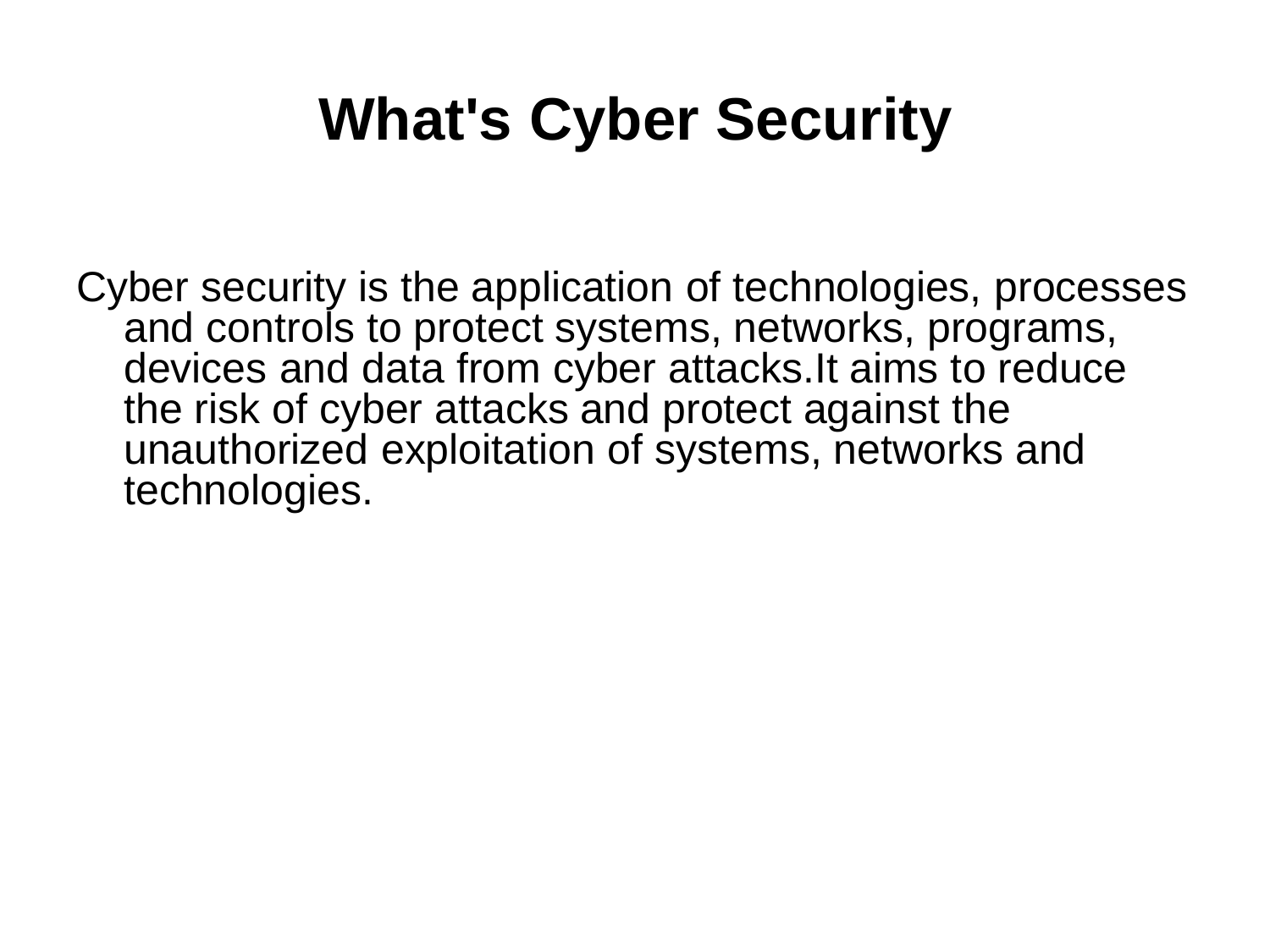#### **Domain area:**

- 1-Risk Management
- 2-Asset, Change and Configuration Management
- 3-Identify and Access Management
- 4- Threat and Vulnerability
- 5- Situational Awareness
- 6- Information Sharing and Communication
- 7- Even and Incident response,
- 8-Supply Changing and External Dependencies Management 9-Workforce Management
- 10-CyberSecurity Program Management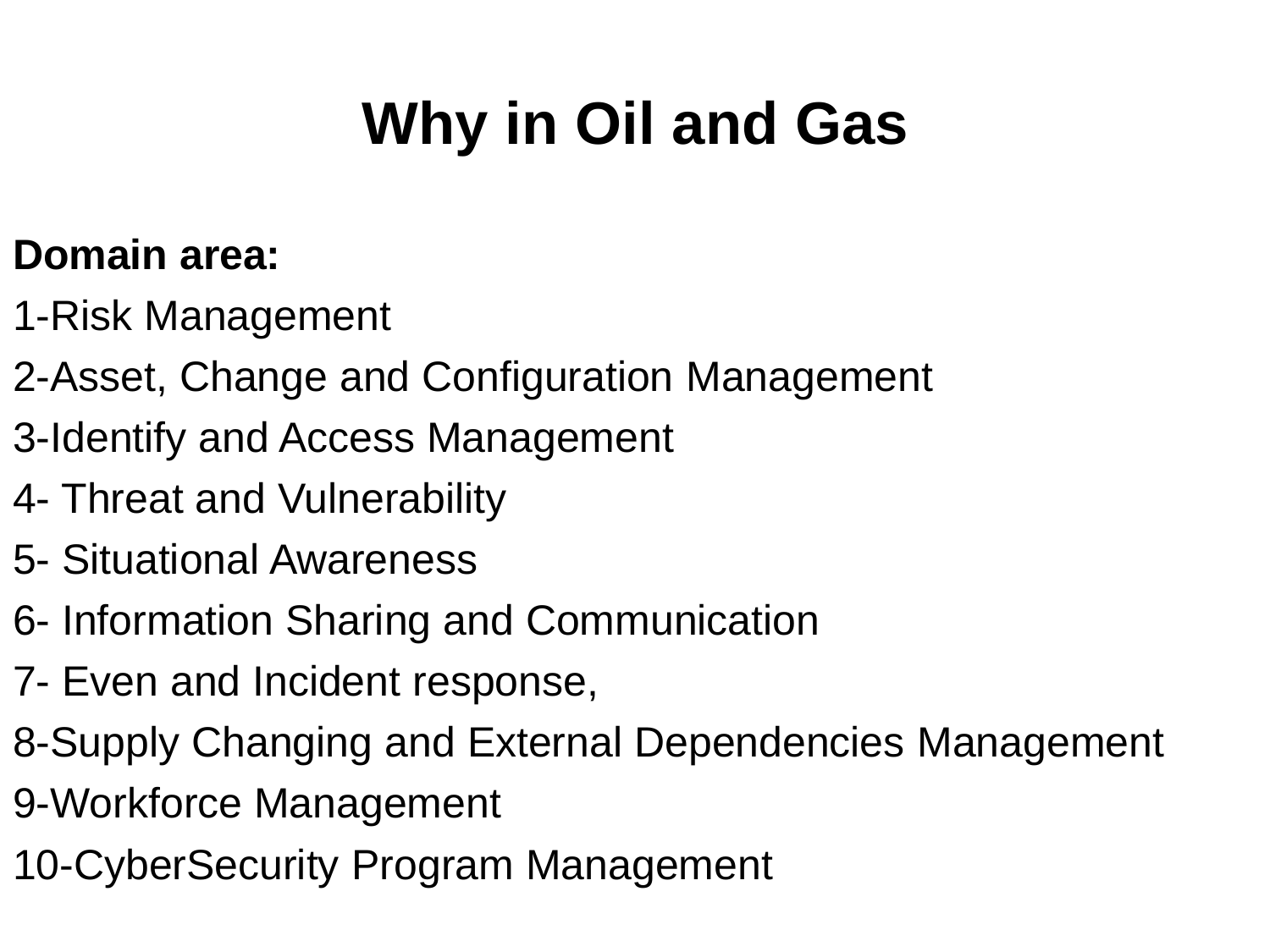#### **1-Risk Management**

Establish, operate, and maintain an enterprise cyber security risk management program to identify, analyze, and mitigate cyber security risk to the organization, including its business units, subsidiaries, related interconnected infrastructure, and stakeholders.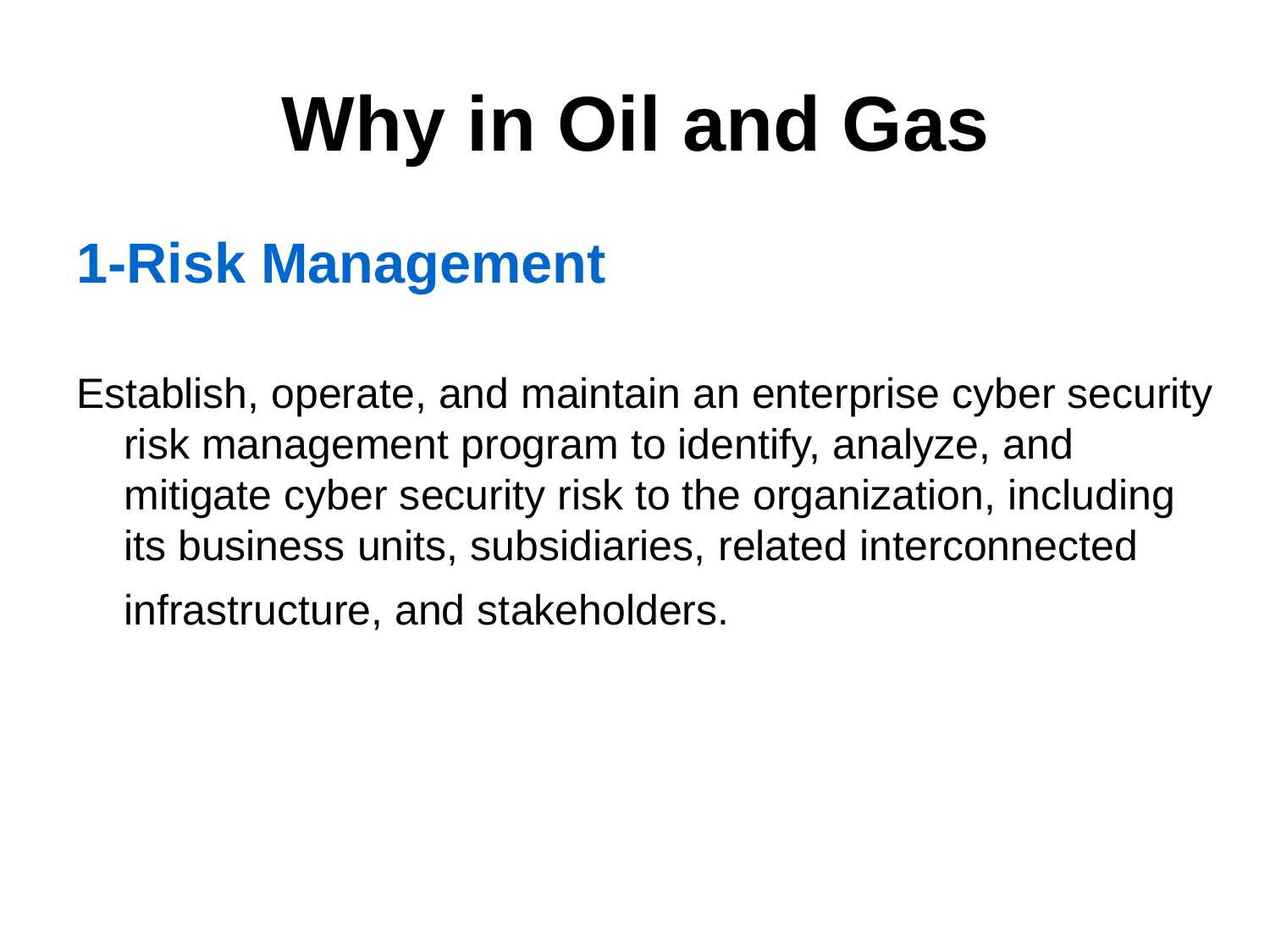#### **1-Risk Management cont..**

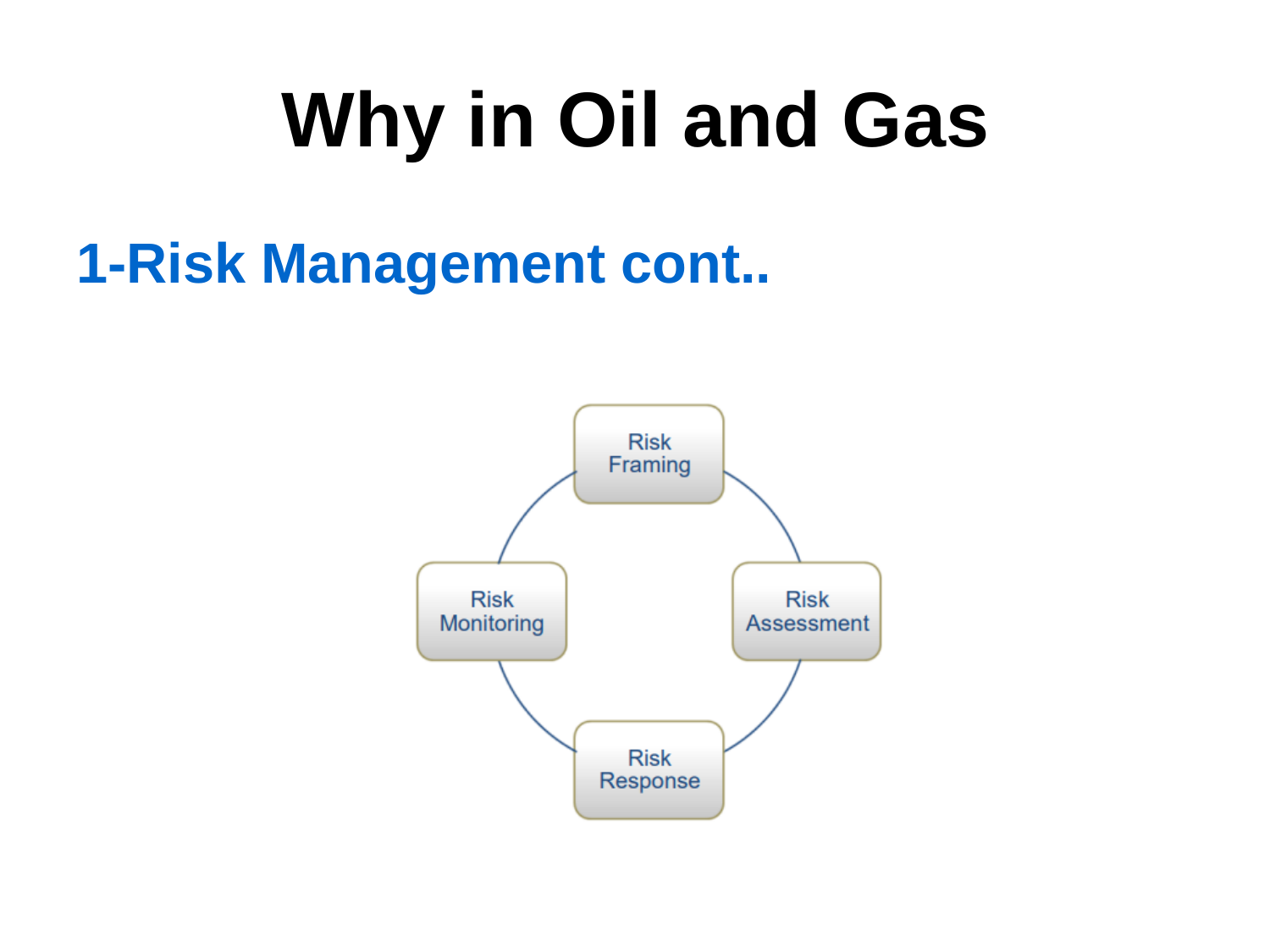### **2-Asset, Change and Configuration Management**

Manage the organization's operations and IT assets, including both hardware and software, commensurate with the risk to critical infrastructure and organizational objectives.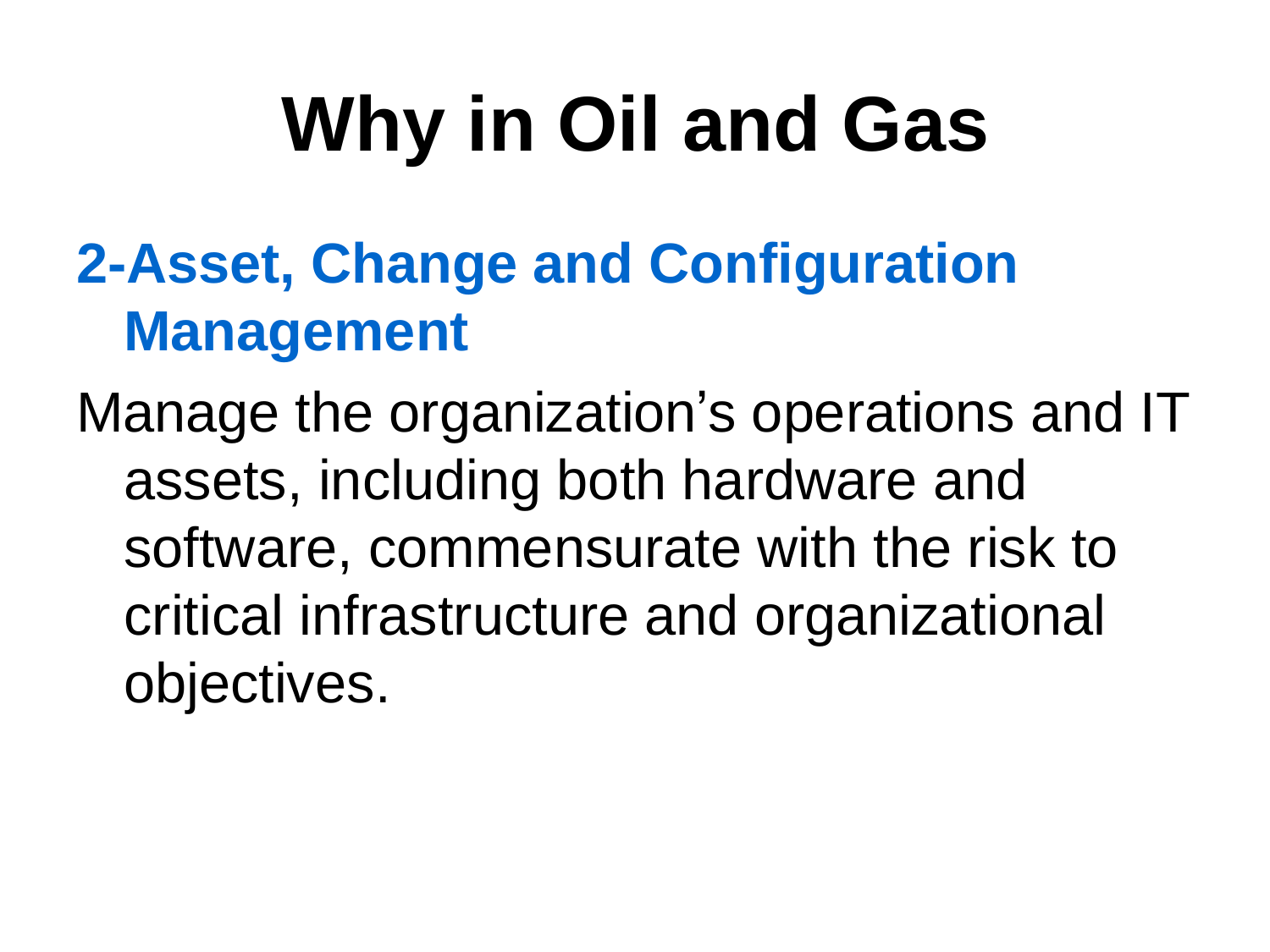#### **3-Identify and Access Management**

Create and manage identities for entities that may be granted logical or physical access to the organization's assets. Control access to the organization's assets, commensurate with the risk to critical infrastructure and organizational objectives**.**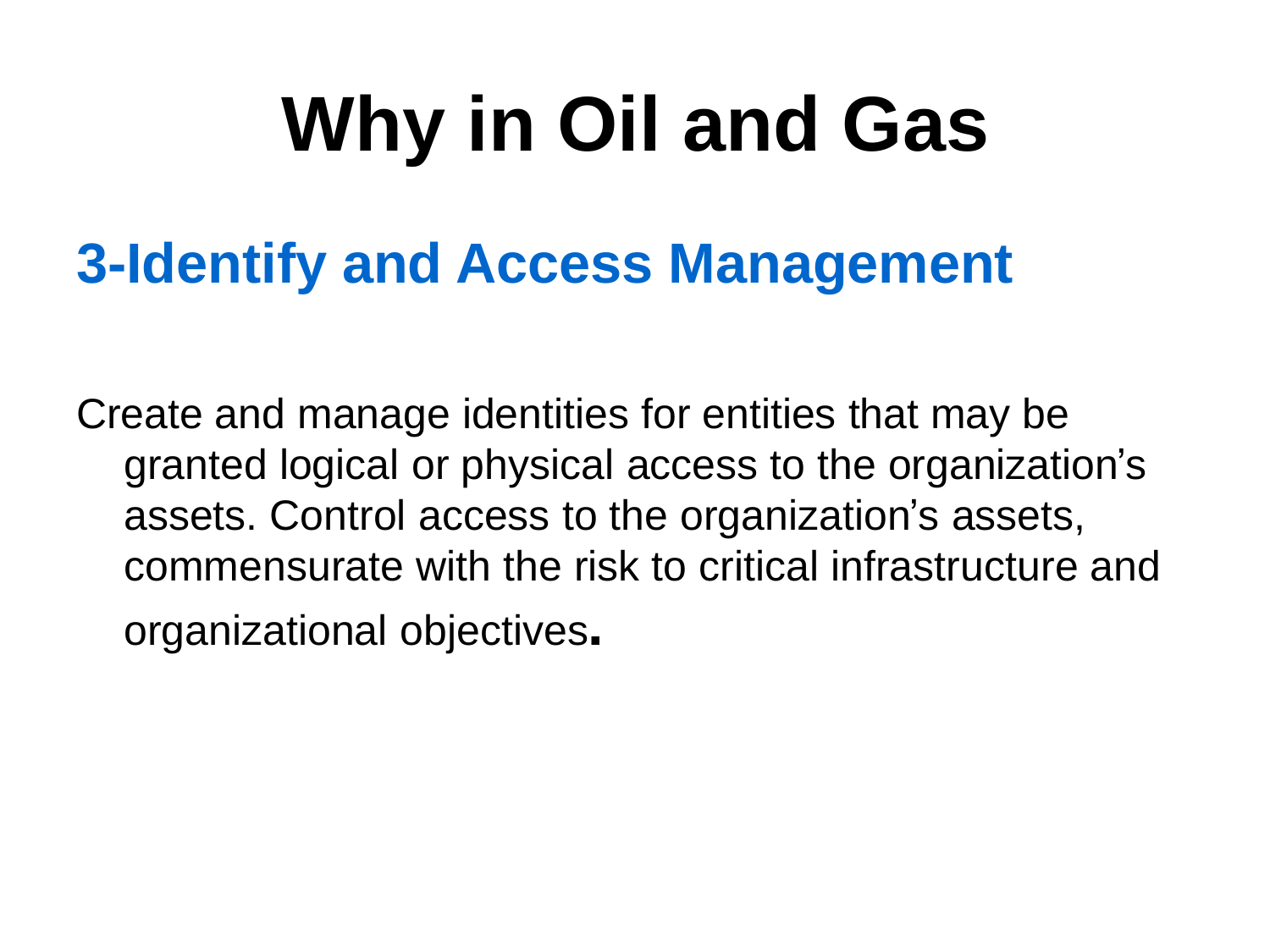#### **4-Threat and Vulnerability**

Establish and maintain plans, procedures, and technologies to detect, identify, analyze, manage, and respond to cybersecurity threats and vulnerabilities, commensurate with the risk to the organization's infrastructure (e.g., critical, IT, operational) and organizational objectives.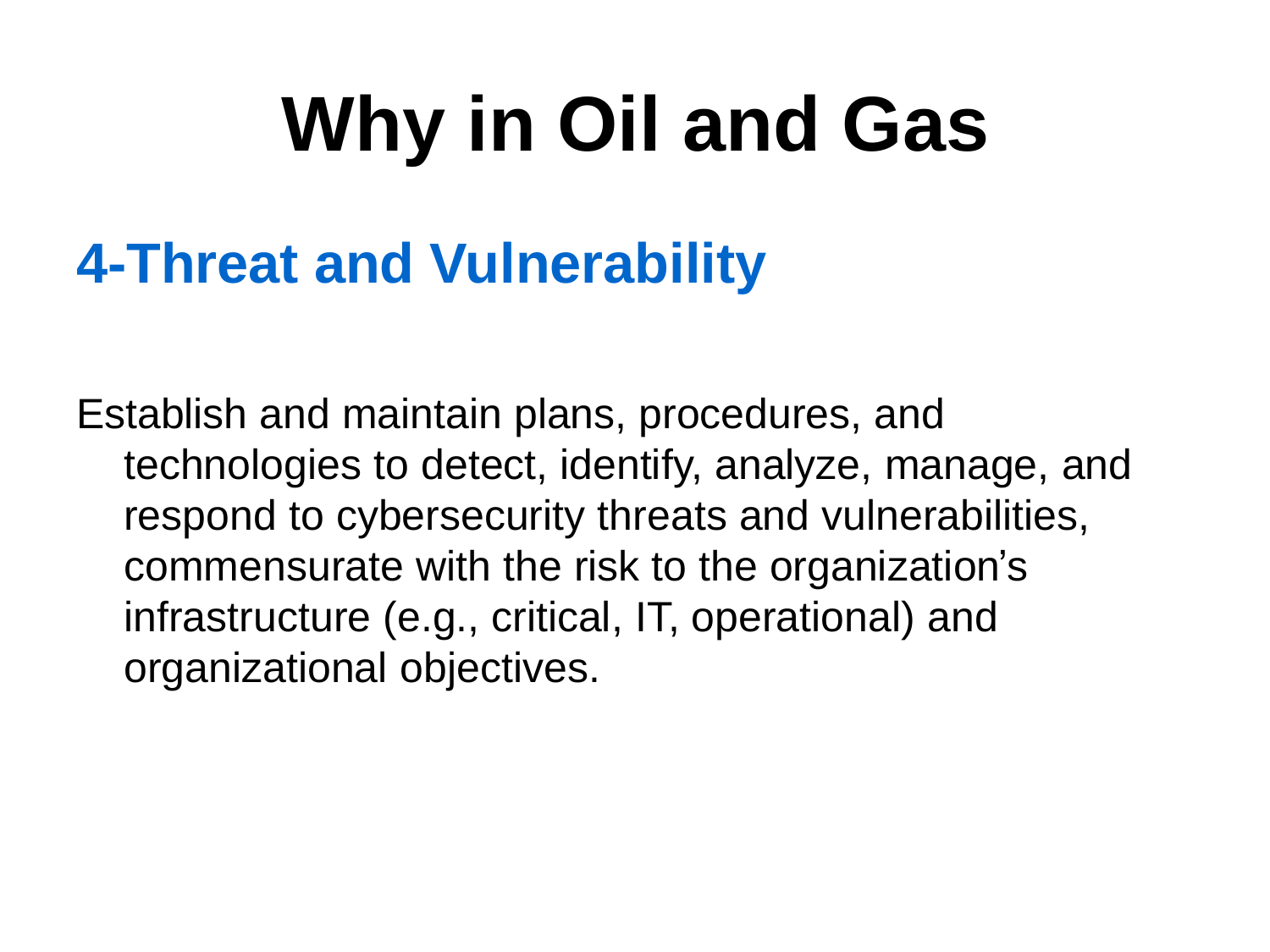#### **5- Situational Awareness**

Establish and maintain activities and technologies to collect, analyze, alarm, present, and use operational and cybersecurity information, including status and summary information from the other model domains, to form a common operating picture (COP).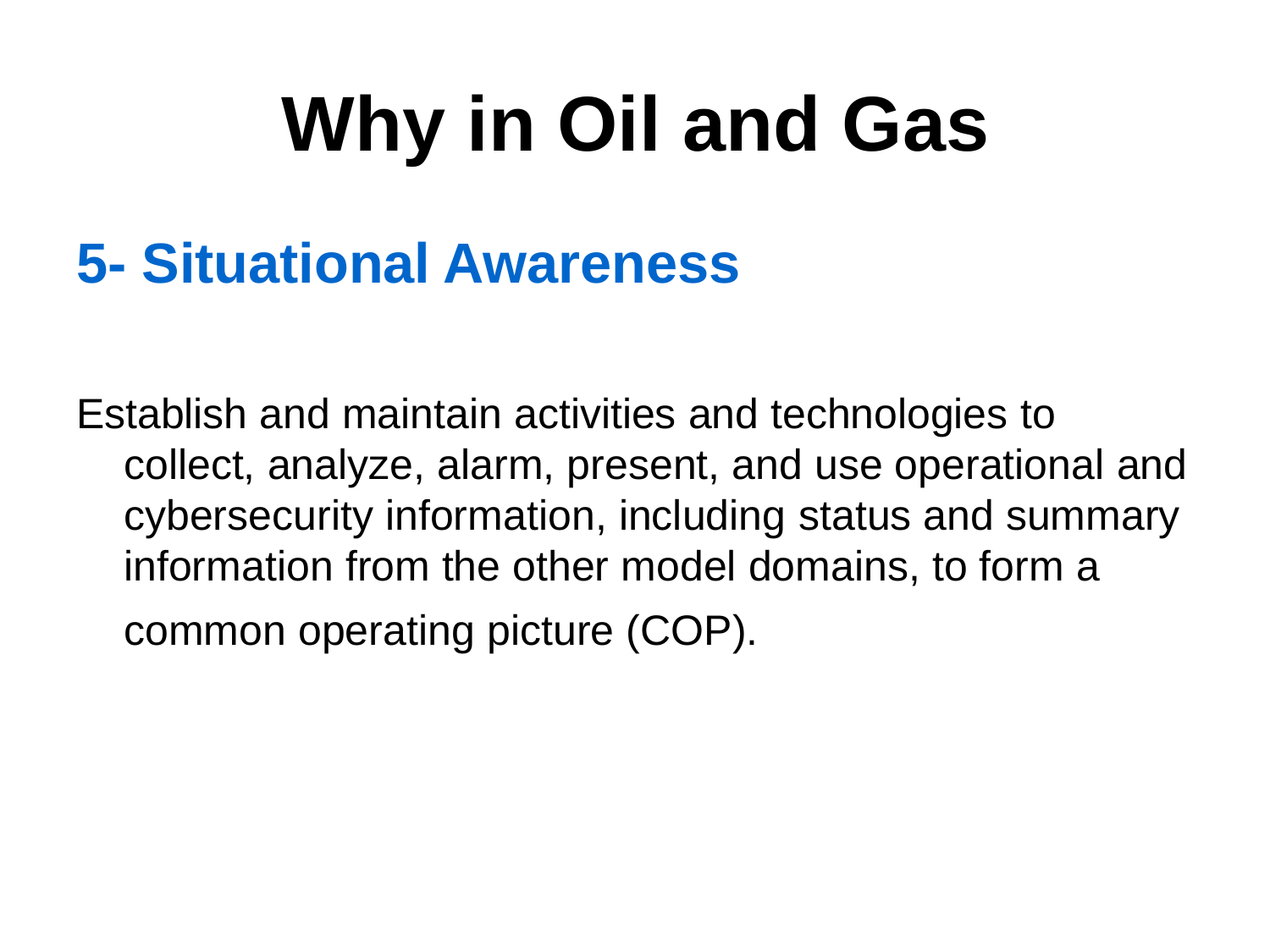#### **6- Information Sharing and Communication**

Establish and maintain relationships with internal and external entities to collect and provide cybersecurity information, including threats and vulnerabilities, to reduce risks and to increase operational resilience, commensurate with the risk to critical infrastructure and organizational objectives.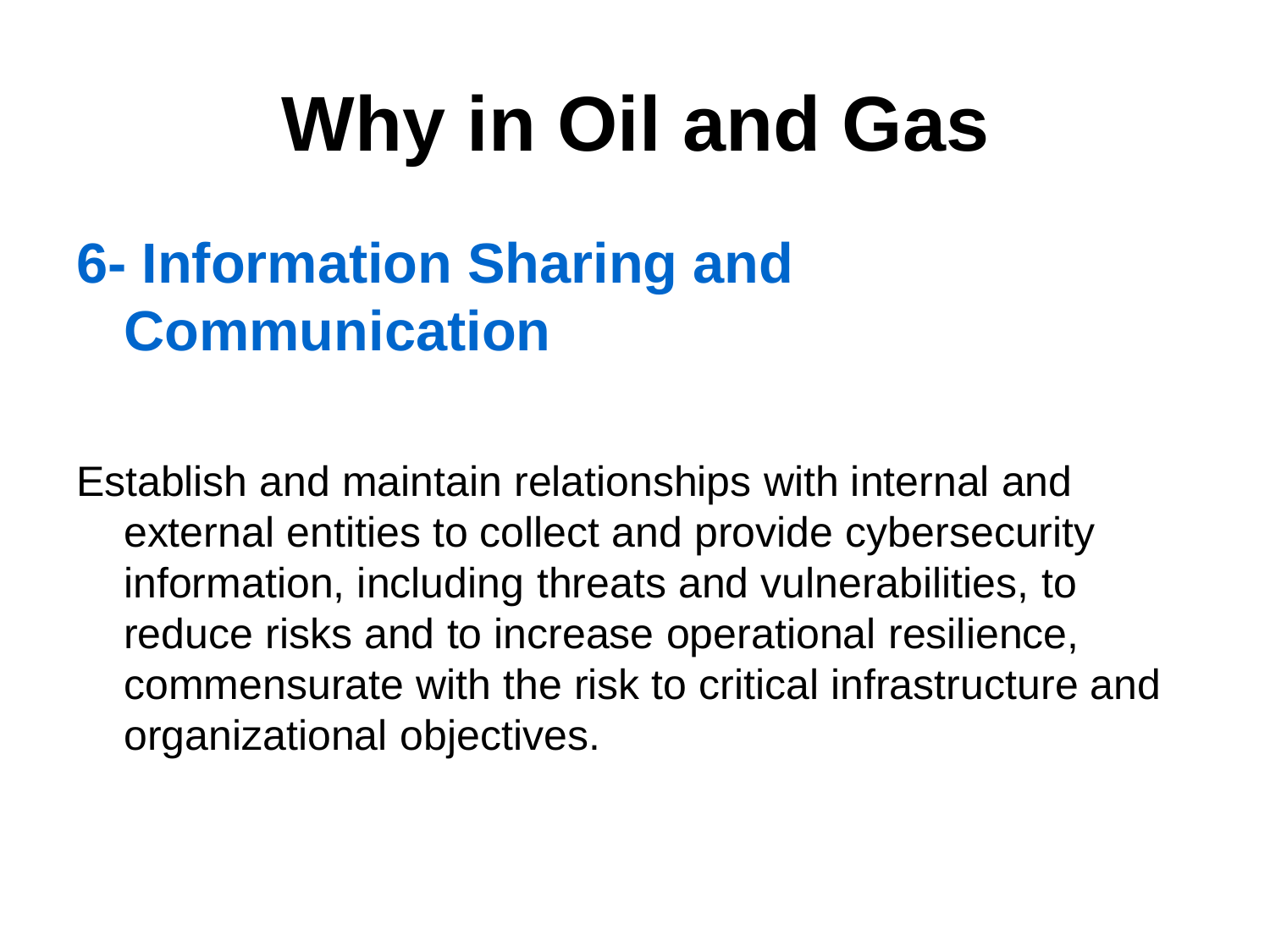#### **7-Supply Changing and External Dependencies Management**

Establish and maintain controls to manage the cybersecurity risks associated with services and assets that are dependent on external entities, commensurate with the risk to critical infrastructure and organizational objectives.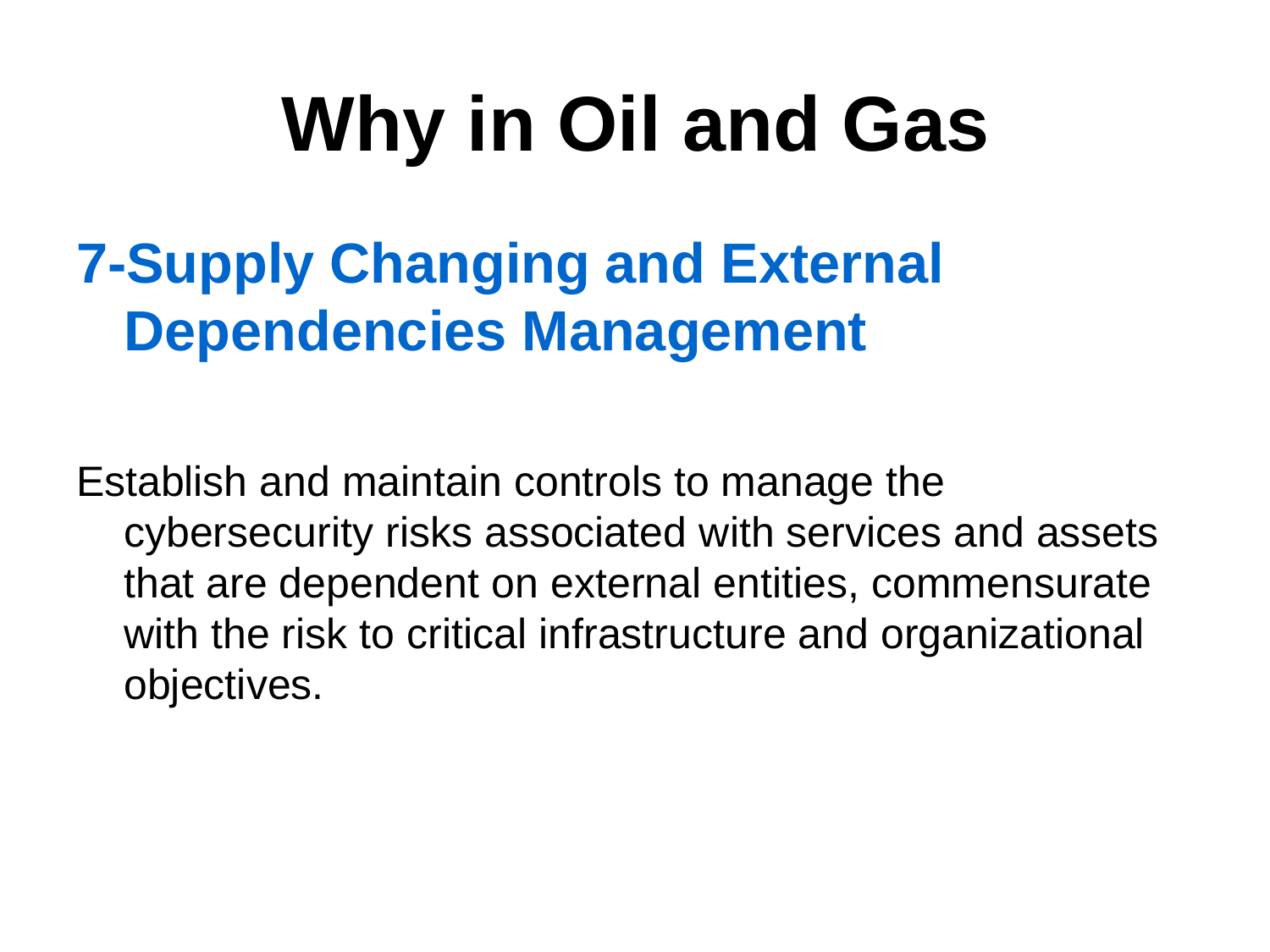#### **8-Workforce Management**

Establish and maintain plans, procedures, technologies, and controls to create a culture of cybersecurity and to ensure the ongoing suitability and competence of personnel, commensurate with the risk to critical infrastructure and organizational objectives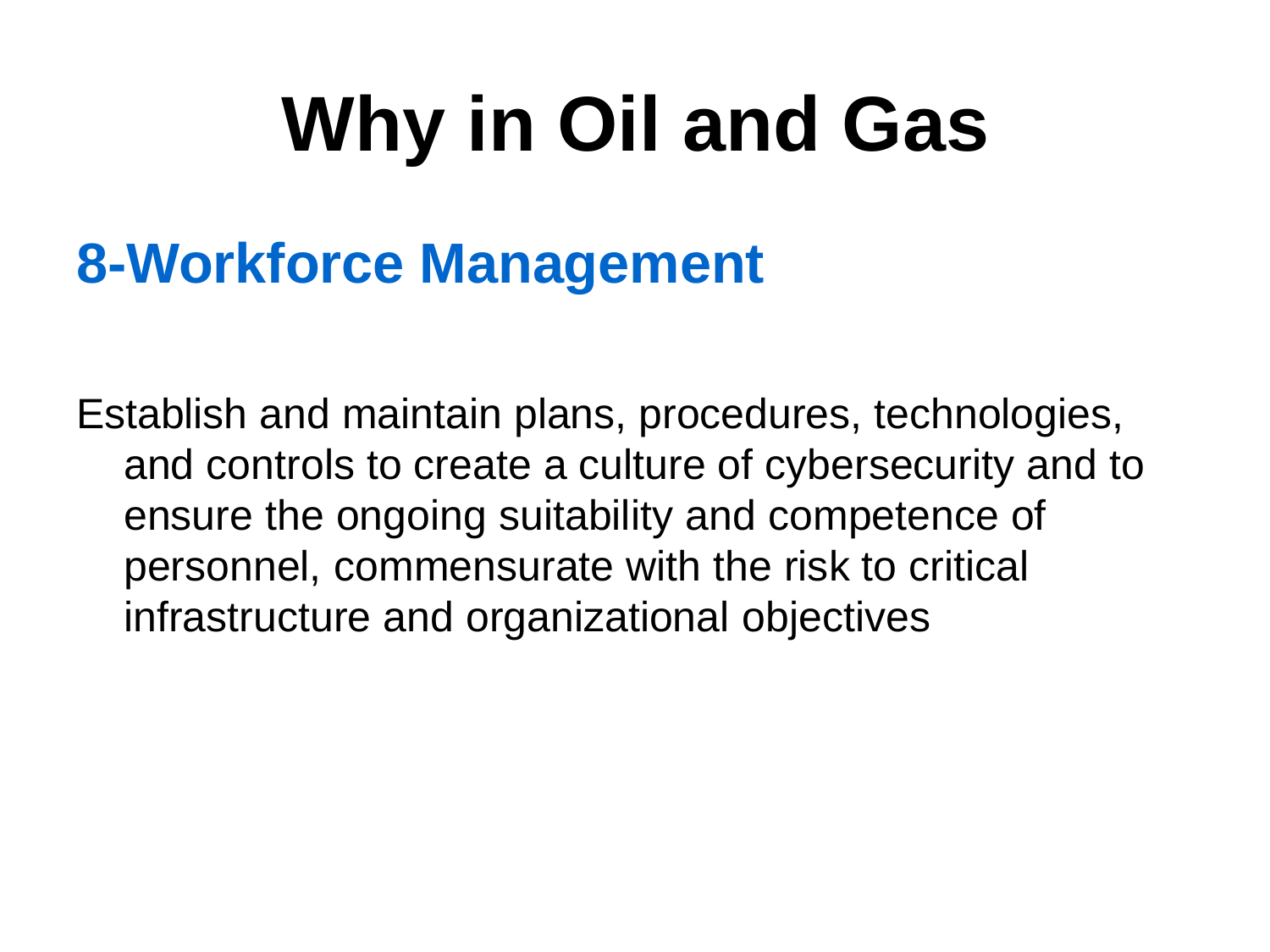#### **9-CyberSecurity Program Management**

Establish and maintain an enterprise cybersecurity program that provides governance, strategic planning, and sponsorship for the organization's cybersecurity activities in a manner that aligns cybersecurity objectives with the organization's strategic objectives and the risk to critical infrastructure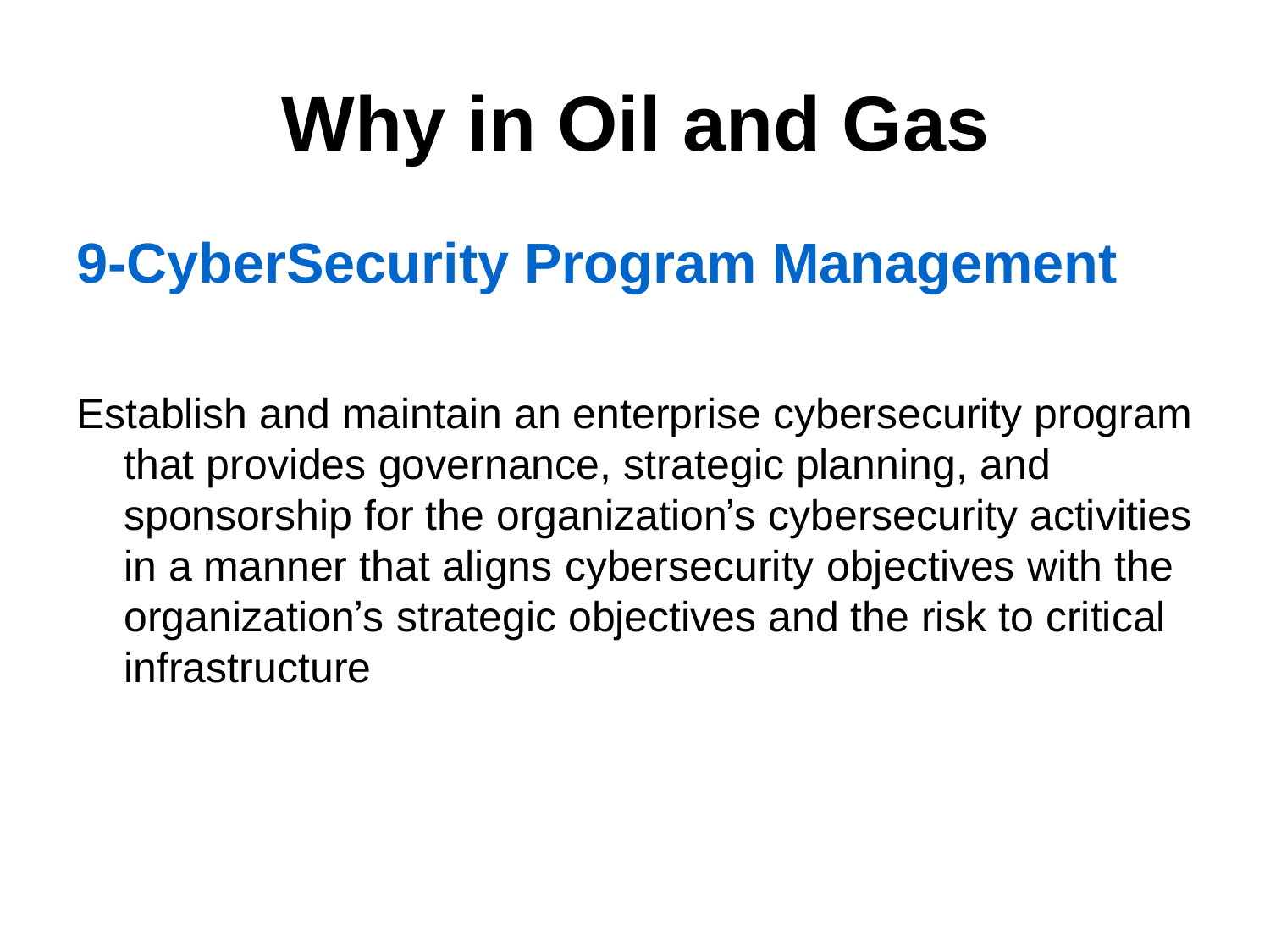# **Cybersecurity Types**

- Critical infrastructure security.
- Application security.
- Network security.
- Cloud security.
- Internet of Things (IoT) security.